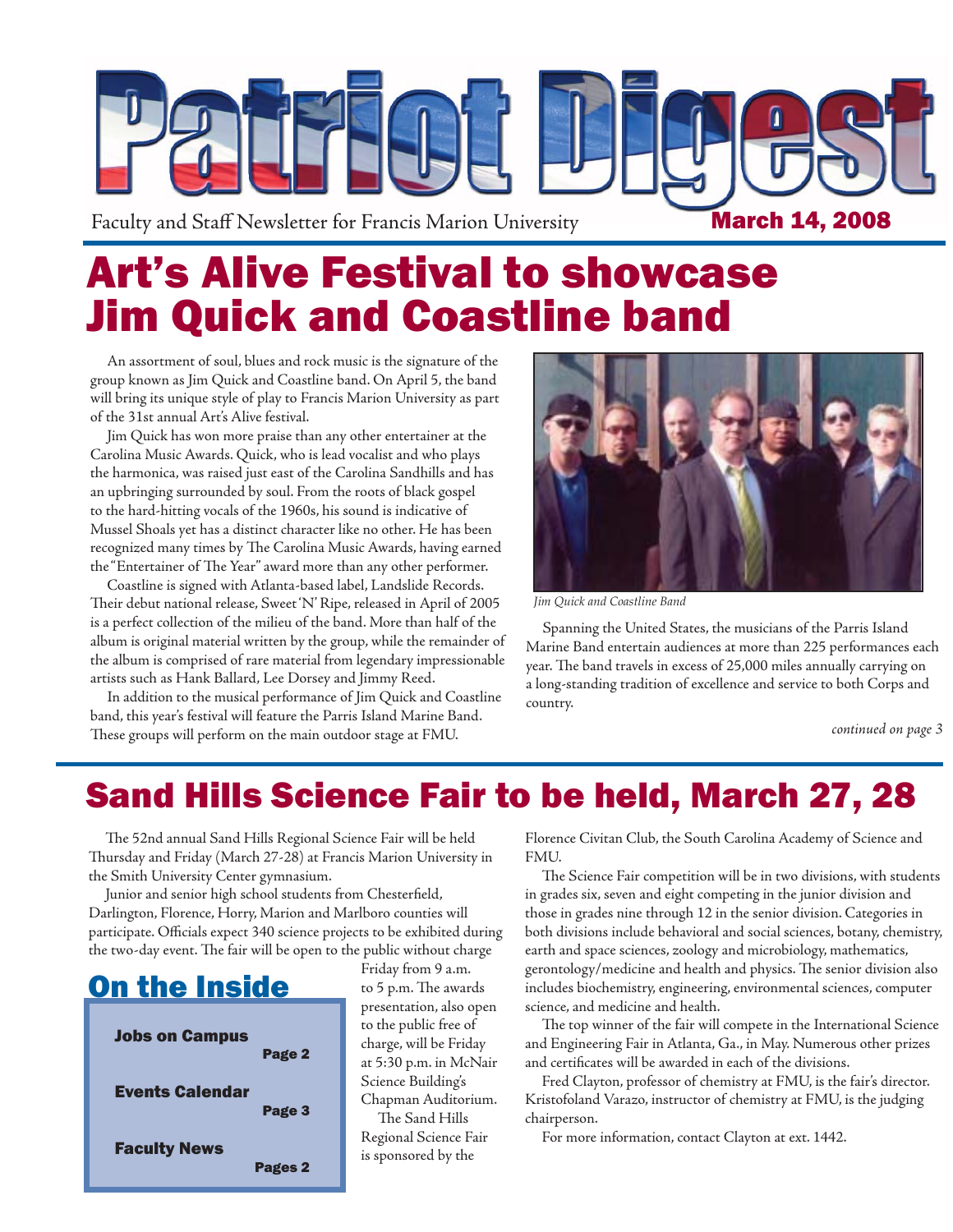

### Faculty and staff news...

**Charles G. Carpenter**, professor of accounting in the School of Business, has been appointed to the Accounting Careers/Academic Relations Task Force of the South Carolina Association of Certified Public Accountants.

**Lara Jones**, assistant professor of psychology, recently had an article accepted for publication in the Quarterly Journal of Experimental Psychology, titled "An asymmetric effect of relational integration on recognition memory."

**Jason C. Orning** of Florence has joined the FMU staff as director of compliance.

**Lisa J. Knell** of Florence has joined the FMU staff as an admissions counselor.

**Bruce B. Wade** of Florence has joined the FMU staff as a custodian.

### Dependent Scholarships

The sons, daughters, stepsons and stepdaughters of members of the FMU family are eligible to receive scholarships in the amount of \$100 per semester as entering fulltime FMU freshmen. This scholarship will be repeated for as long as the student is enrolled as a full-time student at FMU and as long as the student maintains satisfactory progress.

If you have a dependent who will be attending FMU and is eligible for this scholarship, please see Becky Culbertson in the HR office to request a form.

### FMU to host Teacher Cadet College Day, March 18

Francis Marion University will host 66 Teacher Cadets from 5 area high schools for Teacher Cadet College Day, Tuesday, March 18.

The guest speaker will be Ann Marie Taylor, the 2008 South Carolina Teacher of the Year and FMU alum. For the past three years, Taylor has taught self-contained special education classes (EMD), grades kindergarten through fifth at Pine Tree Hill Elementary School in Kershaw County. This year, she became a National Board candidate.

Taylor attended FMU from 1999-2001 and received a master's degree in teaching, learning disabilities. She received additional

#### Jobs on Campus

#### 3-13-08

- **Instructor/Assistant Professor of** English
- **C** Assistant Professor of English
- **C** Assistant Professor of Chemistry
- **C** Assistant Director of the Donald E. Kelley Small Business Institute
- **C** Lead Teacher
- **C** Lead Teacher-Certified in Early Childhood Education
- **Police Officer**
- **CC** Part-time Teaching Assistant/ Floater
- **C** Part-time/Temporary Substitute Teaching Assistants
- **PG** Part-time/Temporary Teaching Assistant

*Visit Human Resources in SAB, Rm 105 or call ext. 1140.* certification in teaching students with mental disabilities as well. From 1993-1997, she attended Saginaw Valley State University and received a bachelor's degree in behavioral sciences and criminal justice.

Twice each year, the FMU School of Education sponsors a College Day, when cadets visit campus to meet other cadets from the area and get a taste of university life at FMU.

These cadets will have FMU ID cards made, take a tour of the Rogers Library with the reference staff, tour the Hewn-Timber Cabins, and take a tour of the campus, all to acquaint them with FMU facilities, programs, and services available to them as members of the FMU family.

Participating high schools are: Crestwood High School in Sumter, Darlington, East Clarendon, Scott's Branch in Summerton and Wilson.

High-achieving high school juniors and seniors with an interest in becoming educators can apply to South Carolina's Teacher Cadet Program. The Teacher Cadet Program is an introduction to the teaching profession. Its main purpose is to encourage students who possess a high level of academic achievement and the personality traits found in good teachers to consider teaching as a career.

For additional information, contact Sharon Askins. FMU education professor at ext. 1490 or saskins@fmarion.edu.

#### FMU to hold Open House for prospective students, April 5

Francis Marion University will hold an Open House for prospective students and their families on Saturday, April 5.

The day will begin with registration and a continental breakfast at 8:30 a.m. in the McNair Science Building lobby, and a welcome will be given at 9:30 a.m.

An information fair will run from 8:30 to 9:30 a.m. and three consecutive information sessions will be held from 9:30 to 11:30 a.m. Session topics will include academic programs, financial assistance, residence life, campus services, admissions and more. The information fair will

provide an informal way to gather information and ask questions, and will highlight support services available to students.

From noon to 12:30 p.m., tours of the campus and residence halls will be given. A social and wrap-up will be held from noon to 1:00 p.m.

Open House is a great way for prospective students to meet faculty, staff, administrators and current students – all while learning about FMU programs and services. For more information, contact the FMU Admissions Office at ext. 1231 or toll-free at 1-800-368-7551.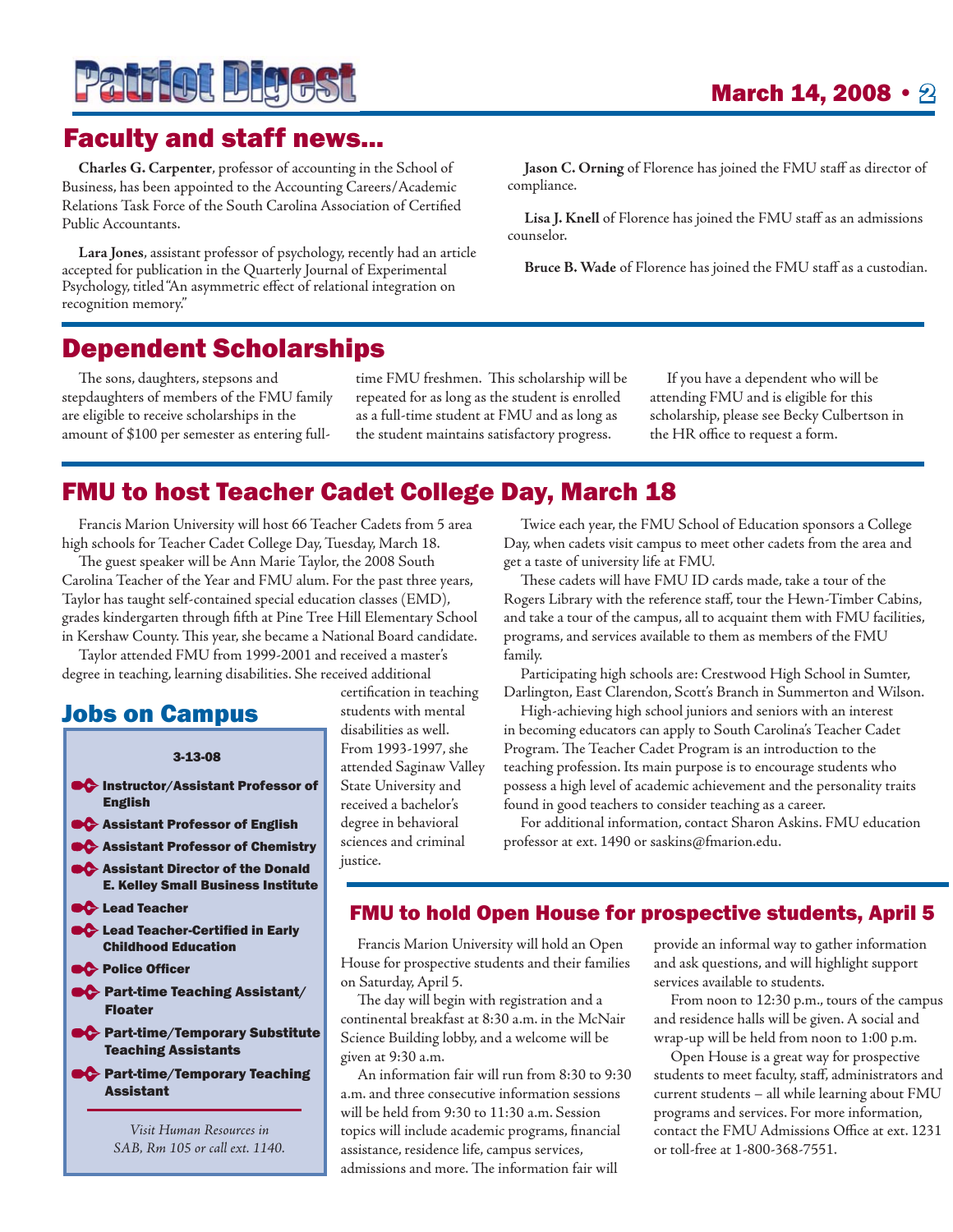

### **March 14, 2008 • 8**

### Trail Commission receives grant from Humanities Council

The Francis Marion Trail Commission and ScienceSouth received a portion of \$50,000 of grant monies awarded by the S.C. Humanities Council to fund workshops.

The Trail Commission and ScienceSouth will use the grant money to organize two workshops that will look at different aspects of the Revolutionary War: historical, anthropological, and cultural, including a unique look at food history and culture. The workshops are scheduled for the fall of 2008 and the winter of 2009, and the information presented during the programs will be collected in a booklet and in an exhibit.

The awards were selected through a competitive application and review process and are made possible by the S.C. Humanities Council and the National Endowment for the Humanities.

Funded projects include a documentary on Harriet Tubman, an oral history project in Allendale County, a local history harvest in the town of Little Mountain and an exhibit and symposium on South Carolina hero Robert Smalls.



*Robert C. Barrett , executive director of FMTC*

#### Art's Alive ... *Continued from front*

The culmination of military pride and efficiency, along with precise musical expertise, continues to set the bands of the United States Marine Corps apart from other military units. The Parris Island Marine Band is dedicated to upholding and displaying the highest standards and traditions that the United States Marine Corps has established.

The festival's lineup of other talented musicians and singers performing throughout the day, include the choral ensemble Vocal Edition, The Woody's band, FMU's Cut Time choir, Fleur de Lis Strings, Florence Men's Choral Society, The Plaids and Peggy Baroody and Friends.

The Greenwood Elementary School chorus will begin the musical lineup with a performance at 10:30 a.m.

### Events Calendar **March**

| Art Gallery Series March 18-April 5<br><b>Works by FMU Drawing Students</b> |
|-----------------------------------------------------------------------------|
| M-F 8:30 a.m.-5 p.m.<br>UC                                                  |
| <b>Cinema Film Series</b><br>March 18<br>"Turtles Can Fly"                  |
| 3:30 & 8 p.m. CEMC Auditorium                                               |
| March 23<br>Easter                                                          |
| <b>Dooley Planetarium</b><br>March 23<br>"Voyage to the Planets"            |
| <b>CEMC, 2nd Floor</b><br>3 p.m.                                            |
| <b>English Film Series</b><br>March 25<br>"The Searchers"                   |
| <b>CEMC Auditorium</b><br>$3:30 & 8 & 9.$ m.                                |
| <b>Artist Series Concert</b><br>March 27<br>"Petar Jankovic"<br><b>HFAC</b> |
| March 27<br><b>Moran Address</b><br><b>CEMC Auditorium</b><br>$3:45$ p.m.   |
| <b>Ms. FMU Pageant</b><br>March 28<br><b>MSB Auditorium</b><br>7 p.m.       |

Visitors to the festival may bring a picnic lunch, or purchase food from a variety of food vendors sure to suit all tastes.

For more information,

contact the FMU Office of Public and Community Affairs at ext. 1225. *If you're going:*

- Greenwood Elementary School, 10:30 a.m., Main Outdoor Stage •
- The Plaids, 11 a.m., Fine Arts Center, Adele Kassab Recital Hall •
- Vocal Edition, noon, Fine Arts Center, Adele Kassab Recital Hall •
- Jim Quick & Coastline, noon, Main Outdoor Stage •
- FMU's Cut Time, 1 p.m., Fine Arts Center, Adele Kassab Recital Hall •
- Peggy Baroody and Friends, 2 p.m., Fine Arts Center, Adele Kassab Recital Hall •
- Parris Island Marine Band, 2:30 p.m., Main Outdoor Stage •
- Fleur de Lis Strings, 3 p.m., Fine Arts Center, Adele Kassab Recital Hall •
- Florence Men's Choral Society, 4 p.m., Fine Arts Center, Adele Kassab Recital Hall •
- The Woody's, 4:30 p.m., Main Outdoor Stage •

### FMU receives research grant

Francis Marion University is among 14 colleges and universities recently selected for awards from the Merck American Association for the Advancement of Science Undergraduate Science Research Program.

Sponsored by the Merck Institute for Science Education (MISE) and the American Association for the Advancement of Science (AAAS), the program awards provide up to \$60,000, paid over three years, for use by the biology and chemistry departments at the recipient institution.

The Merck/AAAS Undergraduate Science Research Program is a competitive program available in all 50 states, the District of Columbia and Puerto Rico. Launched in 2000 as a national competition, the 10-year, \$9 million initiative is open to institutions in the United States and

Puerto Rico that offer an American Chemical Society-approved program in chemistry and confer 10 or fewer graduate degrees annually in biology and chemistry combined.

The other 13 institutions who received the same grant include Boise State University, Boise, Idaho; Claflin University, Orangeburg; Colorado State University, Pueblo, Colo.; Gustavus Adolphus College, Saint Peter, Minn.; Juniata College, Huntingdon, Pa.; Muhlenberg University, Allentown, Pa.; North Carolina A&T University, Greensboro, N.C.; Northern Michigan University, Marquette, Mich.; Rochester Institute of Technology, Rochester, N.Y.; Roger Williams University, Bristol, R.I.; Union College, Schenectady, N.Y.; University of the District of Columbia, Washington, D.C.; University of Tulsa, Tulsa, Okla.